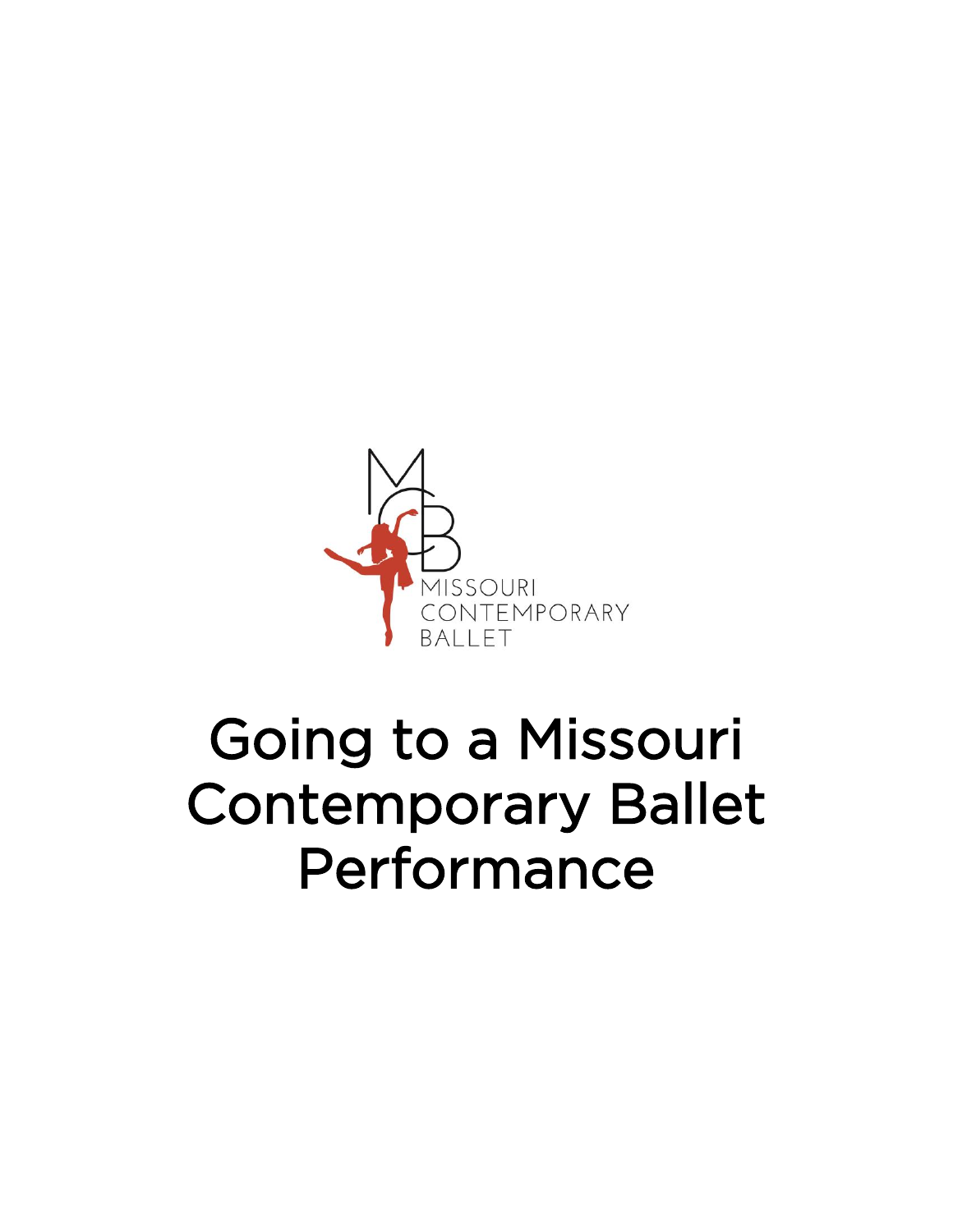I am going to watch a performance of the Missouri Contemporary Ballet. I can be safe and calm at the show. First, we will park the car. I will stay with my family while we walk into the theater. I will be safe on the sidewalk and street.



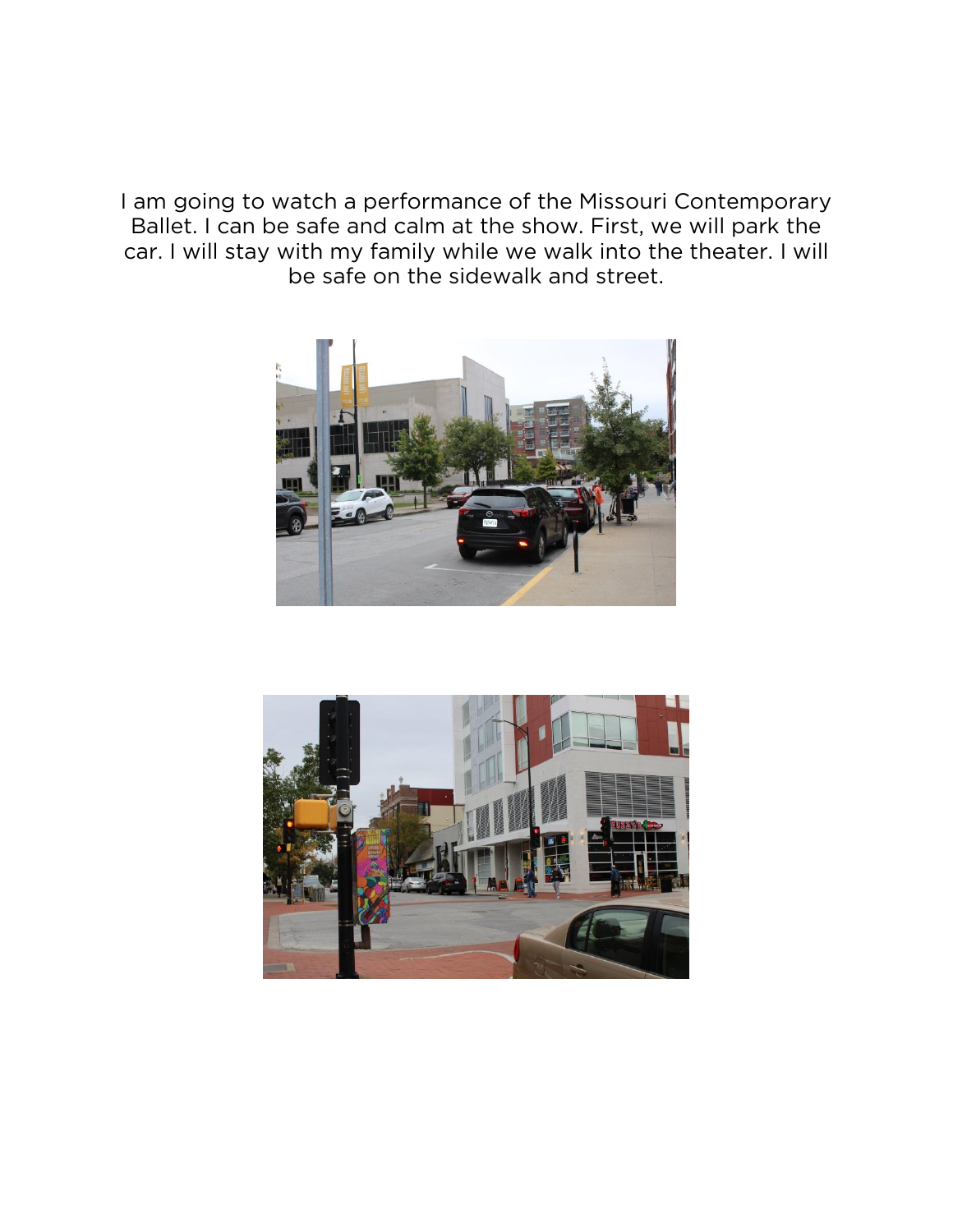Next, we will get our tickets for the show. We might get them at a window outside the building or a window inside the building. I can be calm and safe while we wait to get our tickets.







We will go in the doors and enter lobby of the theater. It is very beautiful! I can stay with my family in the lobby.

I can be calm and safe.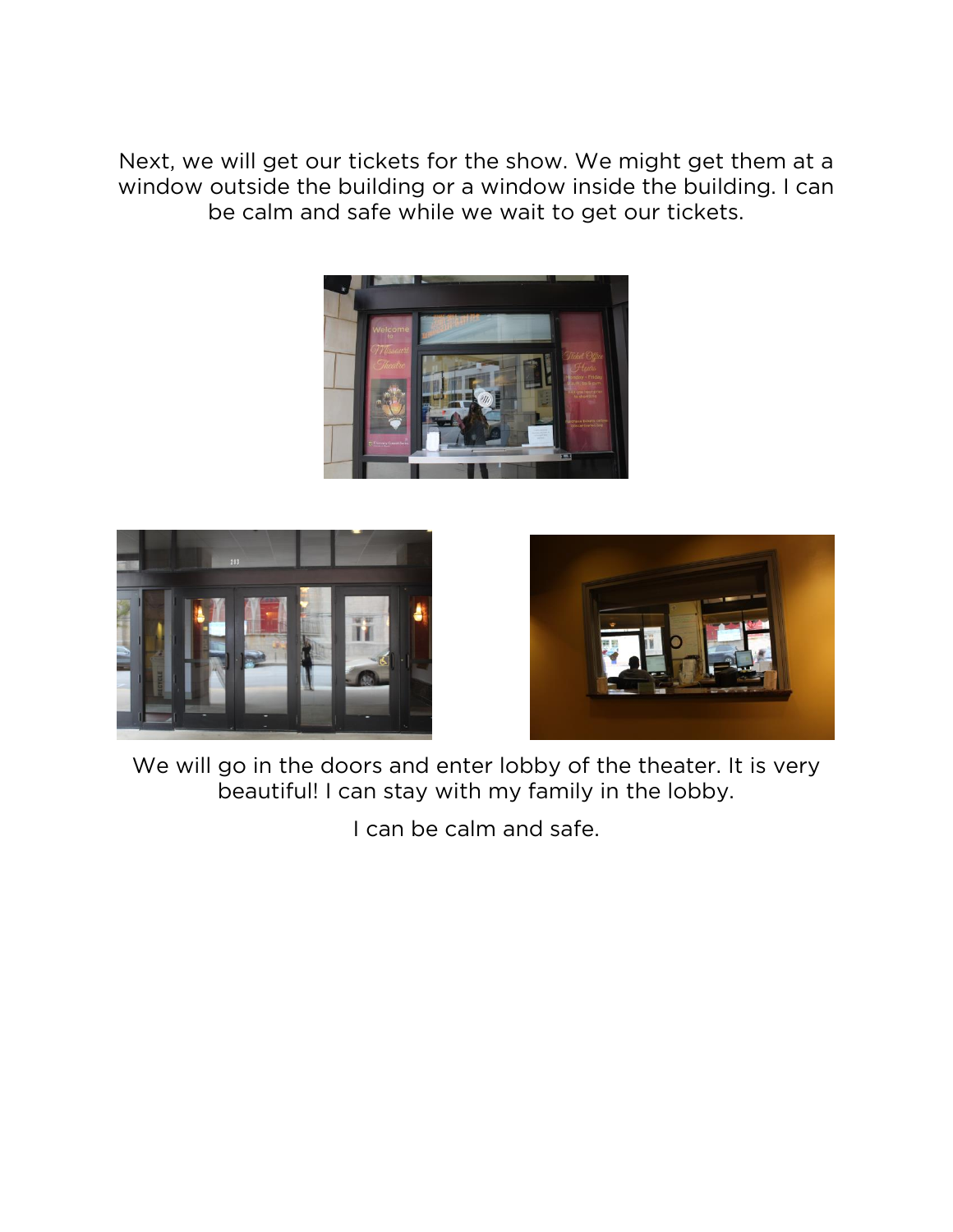

There might be snacks and drinks for sale in the lobby. I can ask my family if I want a snack. I will listen to what they say. If they say "no," that's okay! I can stay calm and be safe.

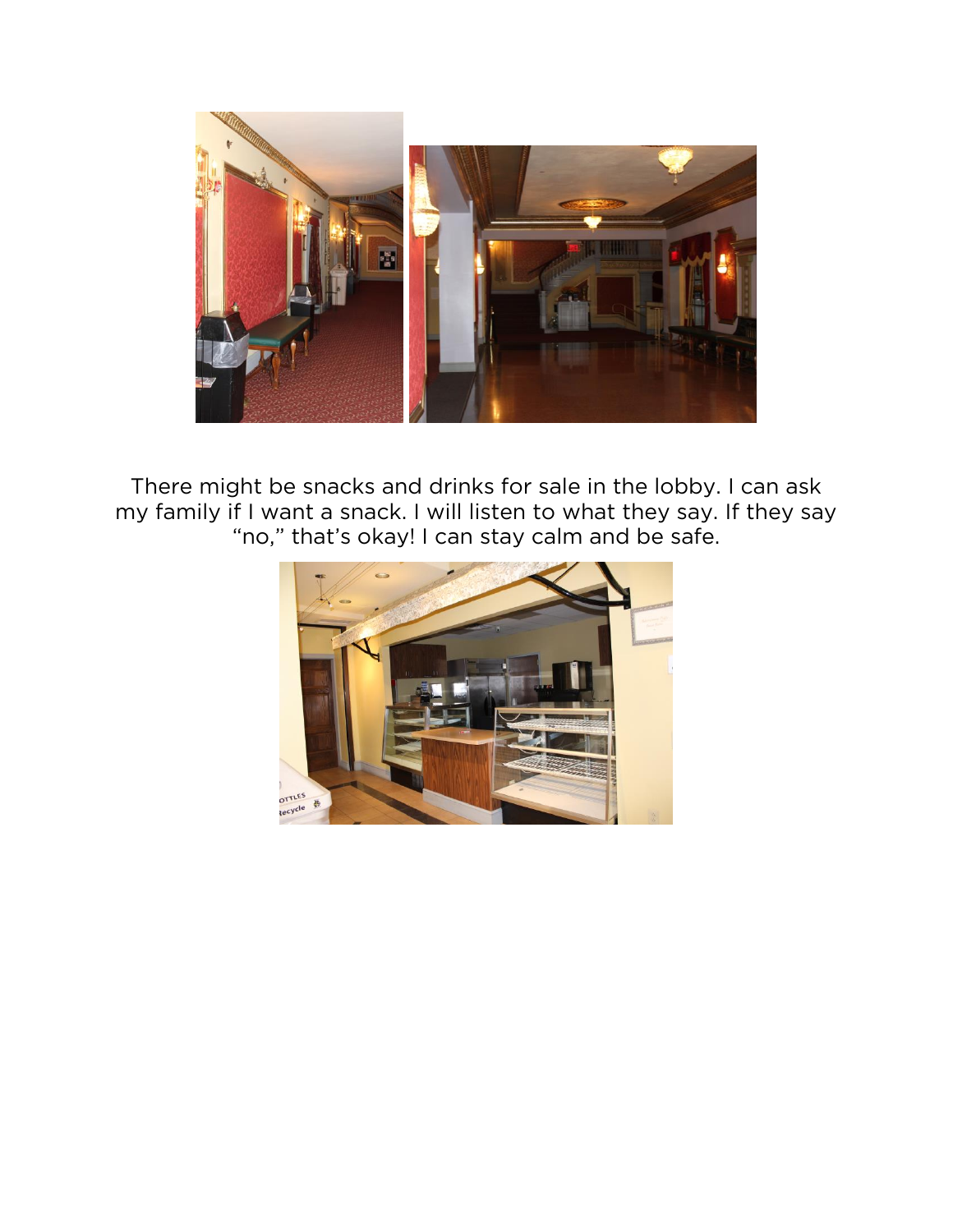I can tell my family if I need to use the bathroom or get a drink of water.





After that, we will go to our seats. I will stay with my family as we walk to where we will sit. I will sit in the chair my family tells me to sit in. I will stay calm and be safe in my chair.

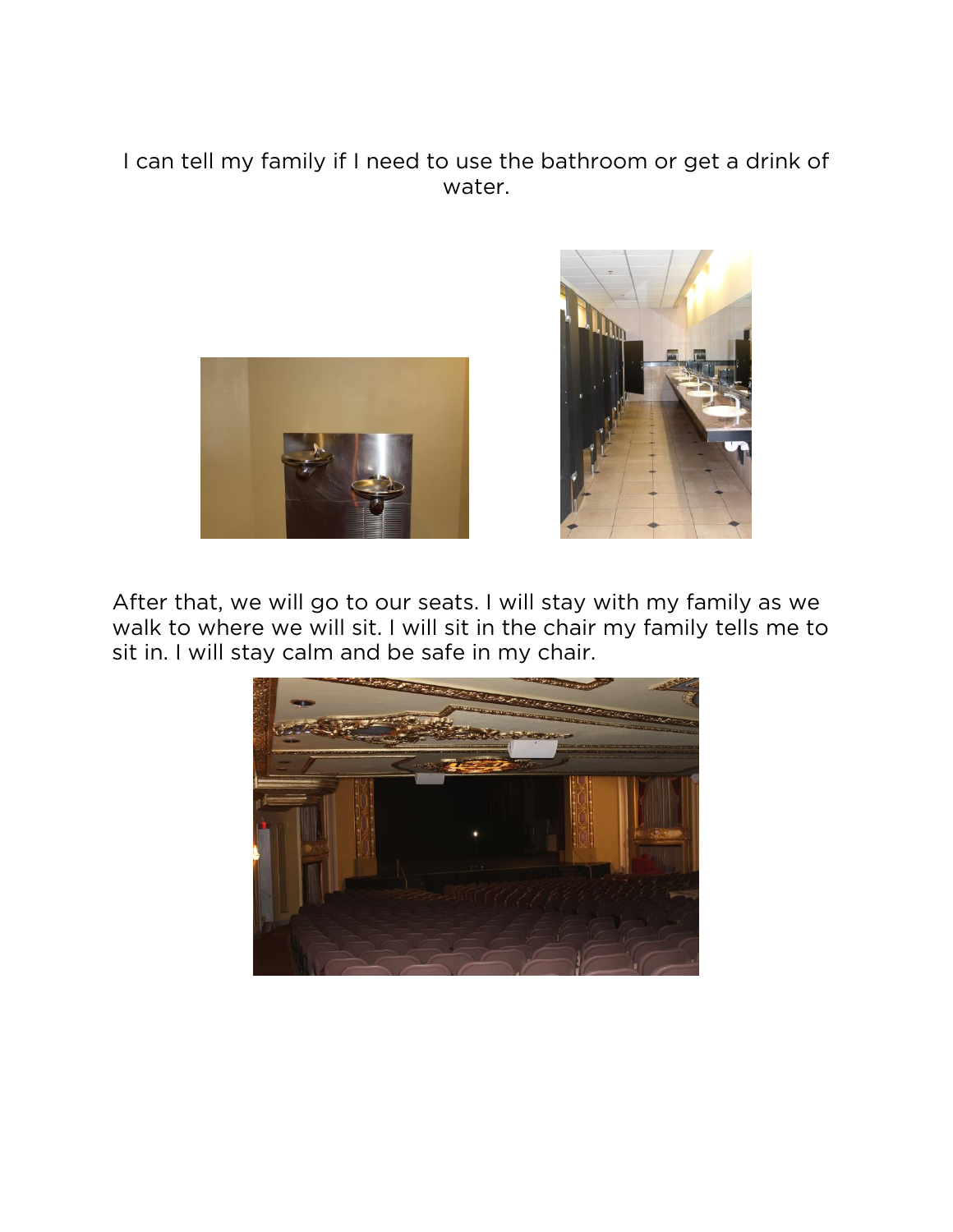The lights will go dark when the dancers are ready to start the show. I am safe when the lights go out. I will stay calm.



The dancing is fun to watch! There might be loud music or pretend smoke on stage during the show. I am safe.

Sometimes the lights will come on for a few minutes during the show. I will stay in my chair unless my family tells me I can get up. I can wait patiently and stay calm.

I can tell an adult if I need to take a break. I can take a break in areas with seats to rest on.

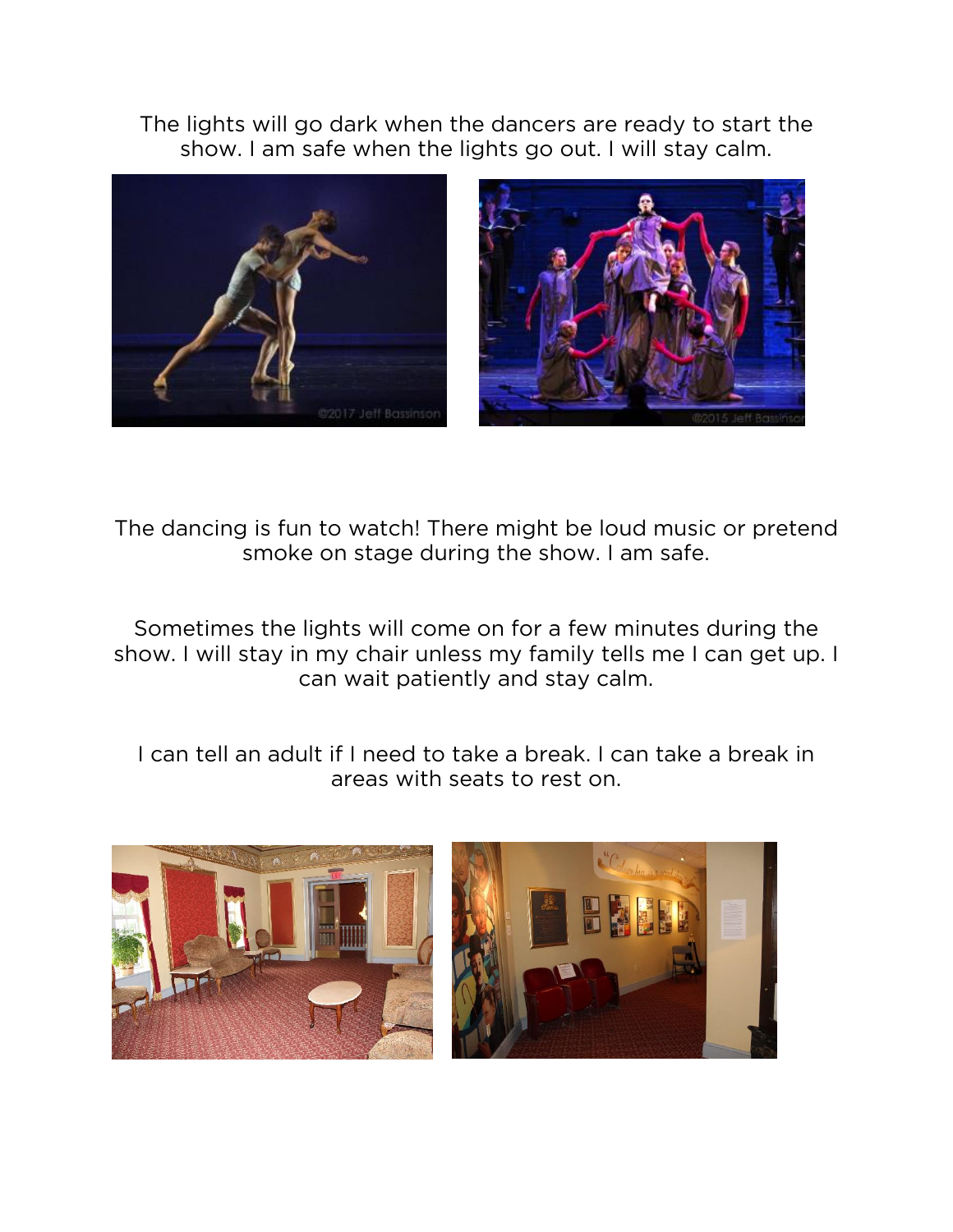There are stairs and doors in the theater. I will be safe on the stairs. I will only go through the doors my family tells me to use.